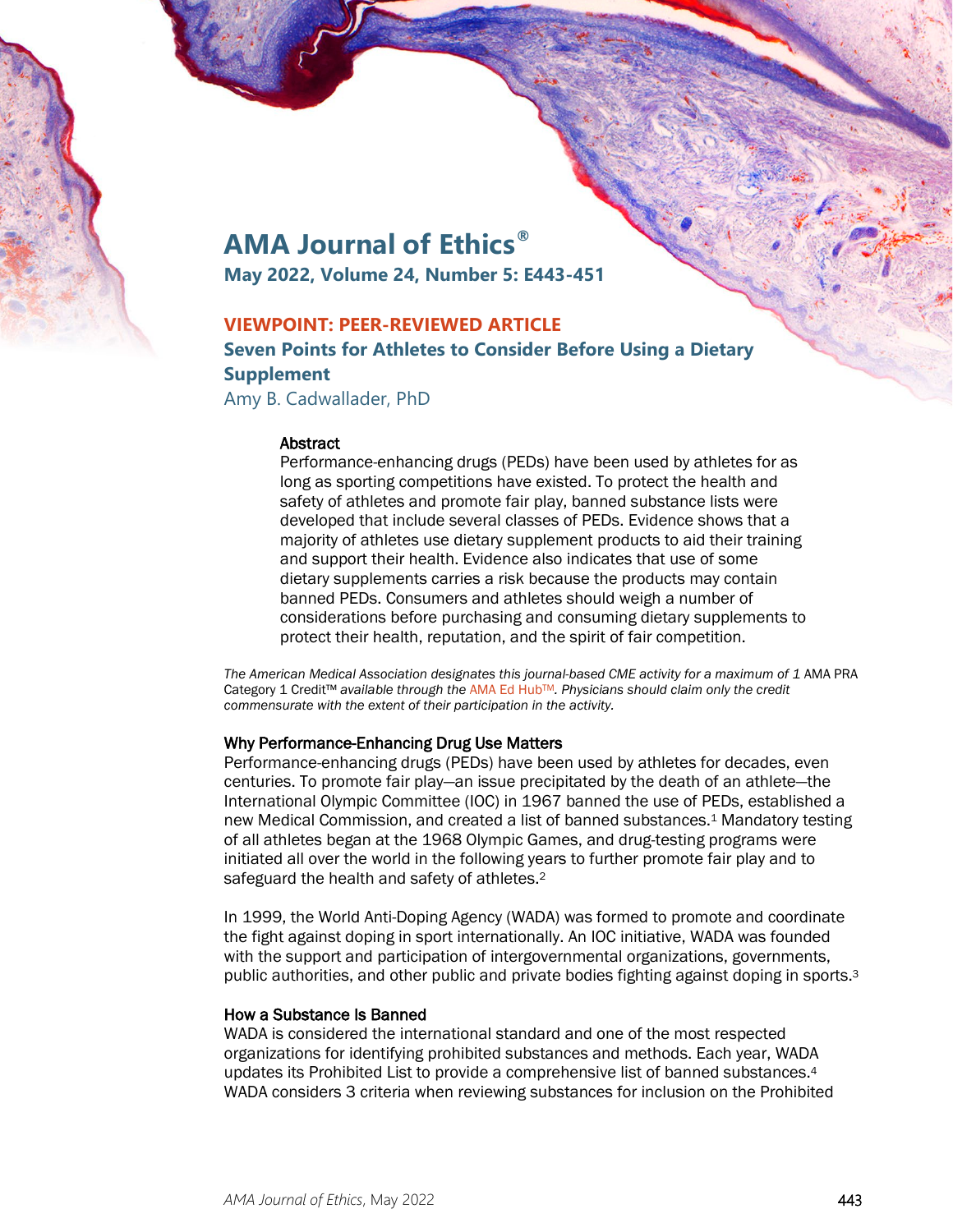List, and any substance included on the list must fulfill at least 2 of the following criteria5:

- 1. Substance has the potential to—or is proven to[—enhance sport performance.](https://journalofethics.ama-assn.org/article/patients-request-steroids-enhance-participation-wilderness-sport-and-adventure/2014-07)
- 2. Evidence exists of a potential or actual heath risk to an athlete.
- 3. Use violates the spirit of sport as described in the World Anti-Doping Code.

Classes of substances on banned substance lists include anabolic-androgenic steroids, peptide hormones, growth factors, erythropoiesis stimulators, hormone modulators, stimulants, diuretics, masking agents, and more.2 Although WADA sets the international standard, each sport organization creates its own list based on the substances that put athletes at risk or might be used to provide an unfair advantage. Banned substance lists maintained by international, national, professional, amateur, and student sport organizations are now commonplace and updated yearly. The consequences of athletes being caught with a banned substance in their body include sanctions on eligibility for athletic participation, reputational damage, and stripping of prizes and medals, in addition to potential [health risks](https://journalofethics.ama-assn.org/article/medical-ethics-and-performance-enhancing-drugs/2005-11) or death.

#### Associations Between Dietary Supplements and Banned Substances

Data indicate that between 40% and 70% of athletes use dietary supplements and that between 10% and 15% of supplements may contain prohibited substances.6 While many dietary supplement manufacturing companies make every effort to produce quality products, it is well documented that unethical individuals and companies continue to engage in the manufacturing and distribution of intentionally adulterated or misbranded products labeled as dietary supplements.7,8,9,10,11 The most commonly adulterated dietary supplements are those marketed as weight loss, sexual enhancement, or sports supplements.9,10,12,13,14,15,16,17 From January 1, 2004 through December 19, 2012, 51% of class I drug recalls in the United States were for dietary supplements as opposed to pharmaceuticals, $17$  and copious reports detail the detection of contaminants in dietary supplements.2,18,19,20,21

Contamination of dietary supplements marketed to athletes is often due to pharmaceutical adulteration, which occurs when an active pharmaceutical is included in a product and not listed on the label.10 Pharmaceutical adulteration includes drugs formerly approved by the US Food and Drug Administration (FDA) and withdrawn, drugs used in other countries and never FDA-approved experimental drugs that were minimally or never tested in humans, veterinary drugs, and other novel compounds.<sup>22,23,24,25</sup> Additionally, some compounds are intentionally designed and manufactured to avoid regulations and evade standard detection and identification; most of these compounds are added to dietary supplements without efficacy, safety, or toxicity assessments.26

A former chair of the National Collegiate Athletic Association drug-testing committee noted in an interview that most college students who report a positive drug test do so because of substances, including steroids, found in over-the-counter dietary supplements.<sup>27</sup> However, when looking at shelves and aisles in stores and through pages of products on the internet, how can consumers and athletes learn which ones might contain banned substances or their markers?

#### Seven Considerations

With this background in mind, the following considerations should be weighed by all consumers and athletes before purchasing and consuming dietary supplements.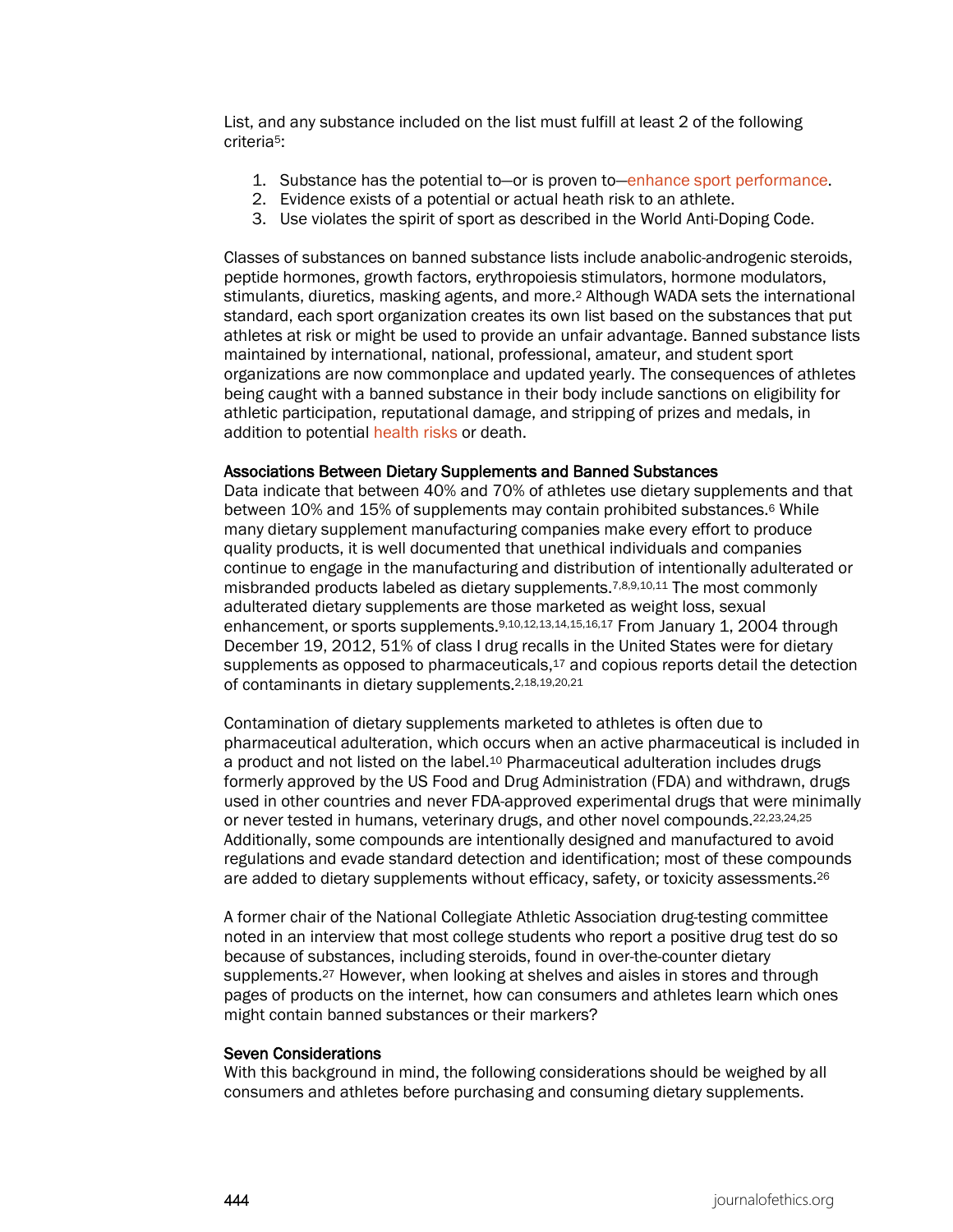*Be educated about applicable banned substance lists*. All athletes should know if there is a banned substance list for their sporting organization and what substances are included on it, as many ingredients in dietary supplements appear on banned substance lists.2 Minimally, any athlete should have a trusted sports medical professional to consult when thinking about using a dietary supplement.

*Be aware of strict liability and understand that athletes use any products at their own risk*. Most sports organizations hold athletes to a policy of strict liability, meaning that athletes are solely responsible for the substances in their body, what they consume, and for any subsequent consequences if metabolites or markers of banned substances are found in a biofluid—regardless of whether they intentionally or inadvertently ingested a prohibited substance (eg, in a contaminated dietary supplement).28 Regardless of intent, athletes who take nutritional supplements risk damaging consequences.29 The provision of strict liability is a common feature of the drug-testing programs of many sports organizations.2

*Understand that supplement regulations differ from food and drug regulations*. Consumers, including athletes, often assume that dietary supplements are subject to the same (or similar) regulations as over-the-counter or prescription medications; this is not true. Dietary supplements are not reviewed premarket and are not held to the same evidentiary standards of safety or efficacy as medications to be sold to consumers. Medications go through a rigorous FDA approval process before entering the market; drugs are considered unsafe until proven otherwise. Dietary supplements do not undergo this approval process and are instead considered safe until contrary evidence is provided. However, through the Dietary Supplement Health and Education Act of 1994, the FDA regulates the processing, manufacturing, labeling, and packaging of dietary supplements.30 This act requires companies to ensure that their products are safe and that the [label claims are truthful](https://journalofethics.ama-assn.org/article/role-direct-consumer-pharmaceutical-advertising-patient-consumerism/2013-11) and not misleading before they are brought to market. The FDA is responsible for taking action against any adulterated or misbranded dietary supplement product only after it reaches the market and a violation is found.<sup>31,32</sup>

*Always be skeptical—if a claim on a label sounds too good to be true, it probably is*. Claims such as *Helps you use oxygen more efficiently*, *Make 10 lbs of muscle in a week*, *Incinerate fat, and Get immediate results in energy, size, and strength are red flags.* Although a claim might sound enticing to athletes looking for a competitive edge, extreme caution is warranted. Advertisement of awards won does not mean a product is safe; in fact, such advertising might suggest a product contains a banned substance.33,34

*Read the ingredients list and know what each ingredient is*. Consumers, especially athletes, should read the entire list of ingredients, understand what each ingredient is, and be aware of the amount of each ingredient contained in a serving. New ingredients continue to appear in products, yet few or no peer-reviewed publications assess compounds' pharmacology, toxicology, and safety. Compounds could be banned substances or produce markers of banned substances.34,35 Some ingredients can cause serious adverse events or be deadly.36,37,38,39

Stimulants are a common contaminant in dietary supplements.11,40 The bodybuilding.com 2012 supplement of the year was found to contain a methamphetamine analog,34 and once including this particular drug in products fell out of favor, another dangerous and banned stimulant became popular.41 Instances of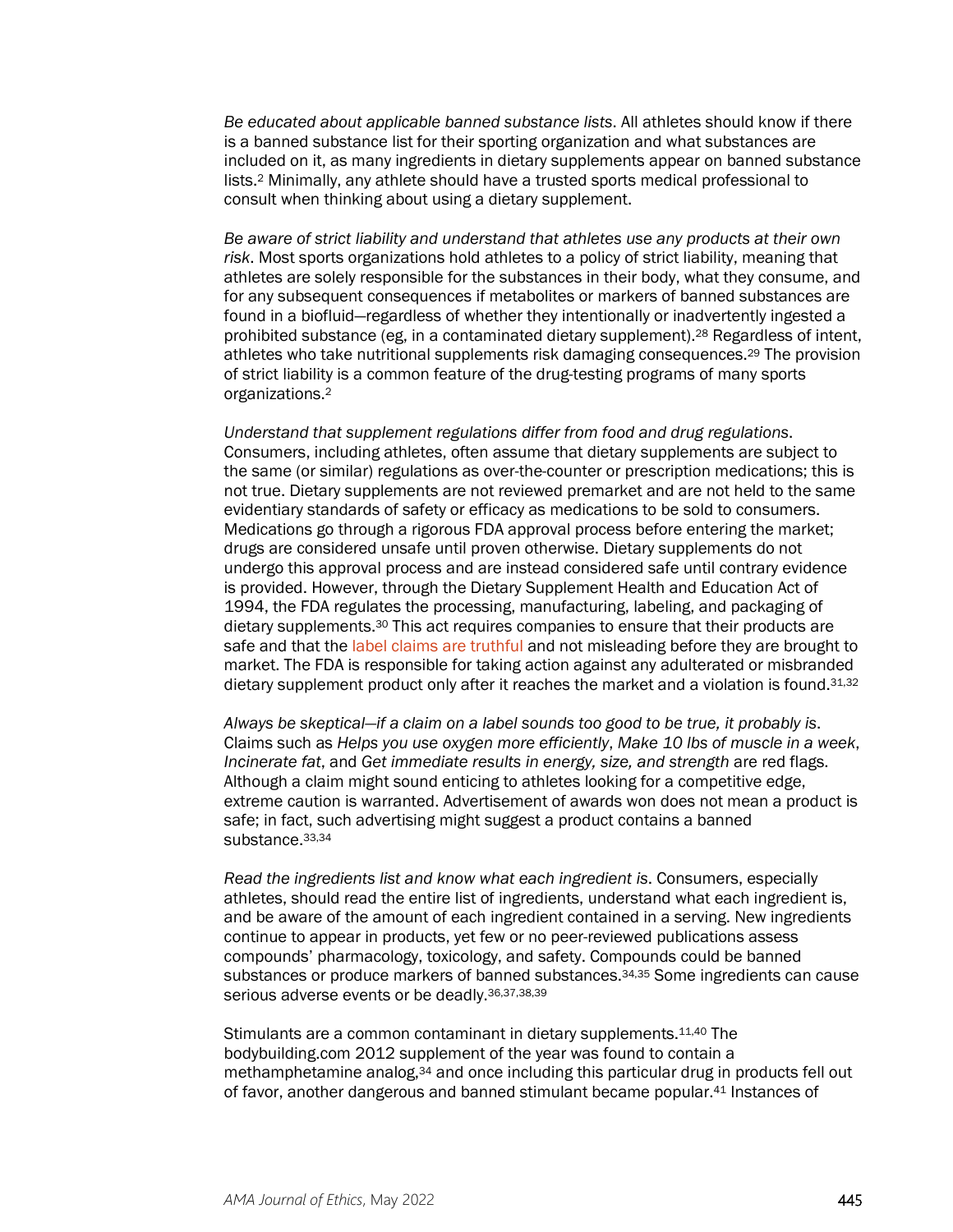contamination with prescription diuretics have also been documented,42,43,44 and estrogenic compounds, anabolic agents—including anabolic‐androgenic steroids—are frequently encountered in products marketed to athletes.45,46,47,48,49,50,51 Adulterants are even found in dietary supplements for erectile dysfunction.19,52

*Look for third-party confirmation of the ingredients list from a trusted source*. Often, labels are intentionally confusing. Products have included false seals of approval noting "banned substance free" while at the same time listing a substance banned by most sport organizations among the ingredients. In light of such tactics, third-party certification of product ingredients from a reputable and trusted source may be helpful. With the large increase in dietary supplement manufacturers and the subsequent rise in dietary supplement safety concerns, several companies have started independent product certification services to provide an additional level of security and risk minimization for consumers and athletes.53,54,55,56,57

Unfortunately, it can often be a daunting challenge to collect and evaluate all the information required to develop a strong sense of confidence in a supplement brand and its products, which is a reason why third‐party certification is a desirable option for supplement companies. Third‐party certification programs are designed to help protect the rights and health of consumers and drug‐tested athletes by providing some assurance that certified products are free of the prohibited substances for which they are tested. No certification program can assure that a product is entirely free of prohibited substances because it is not possible to test for all prohibited substances. However, supplement companies that commit to third‐party certification have done everything feasible to assure consumers that their certified products present minimal risk of inadvertent doping. In addition to product certification, consumers can also usually place trust in well-established companies with no previous issues with product contamination, a good record with the FDA, and a commitment to scientific integrity regarding claim substantiation.

Additionally, understand what certification entails, as not all certifications are of equal quality or content. Many companies test products to verify they contain the labeled dose(s) of the active ingredient(s), while some companies test to confirm that products do not contain microbes, heavy metals, or other toxins, and others test for a comprehensive list of substances that are banned by athletic organizations.53,54,55,56,57

*Protect your health and reputation*. Be sure to check with your physician or sports health professional before consuming or incorporating any dietary supplement into your routine. Do not take any supplement purchased from a store, online, or given to you by a friend or relative without first discussing it with a medical professional who has your best interests in mind.

#### **References**

- 1. Mottram DR. Banned drugs in sport. Does the International Olympic Committee (IOC) list need updating? *Sports Med*. 1999;27(1):1-10.
- 2. Cadwallader AB, Murray B. Performance-enhancing drugs I: understanding the basics of testing for banned substances. *Int J Sport Nutr Exerc Metab*. 2015;25(4):396-404.
- 3. Who we are. World Anti-Doping Agency. Accessed June 20, 2021. <https://www.wada-ama.org/en/who-we-are>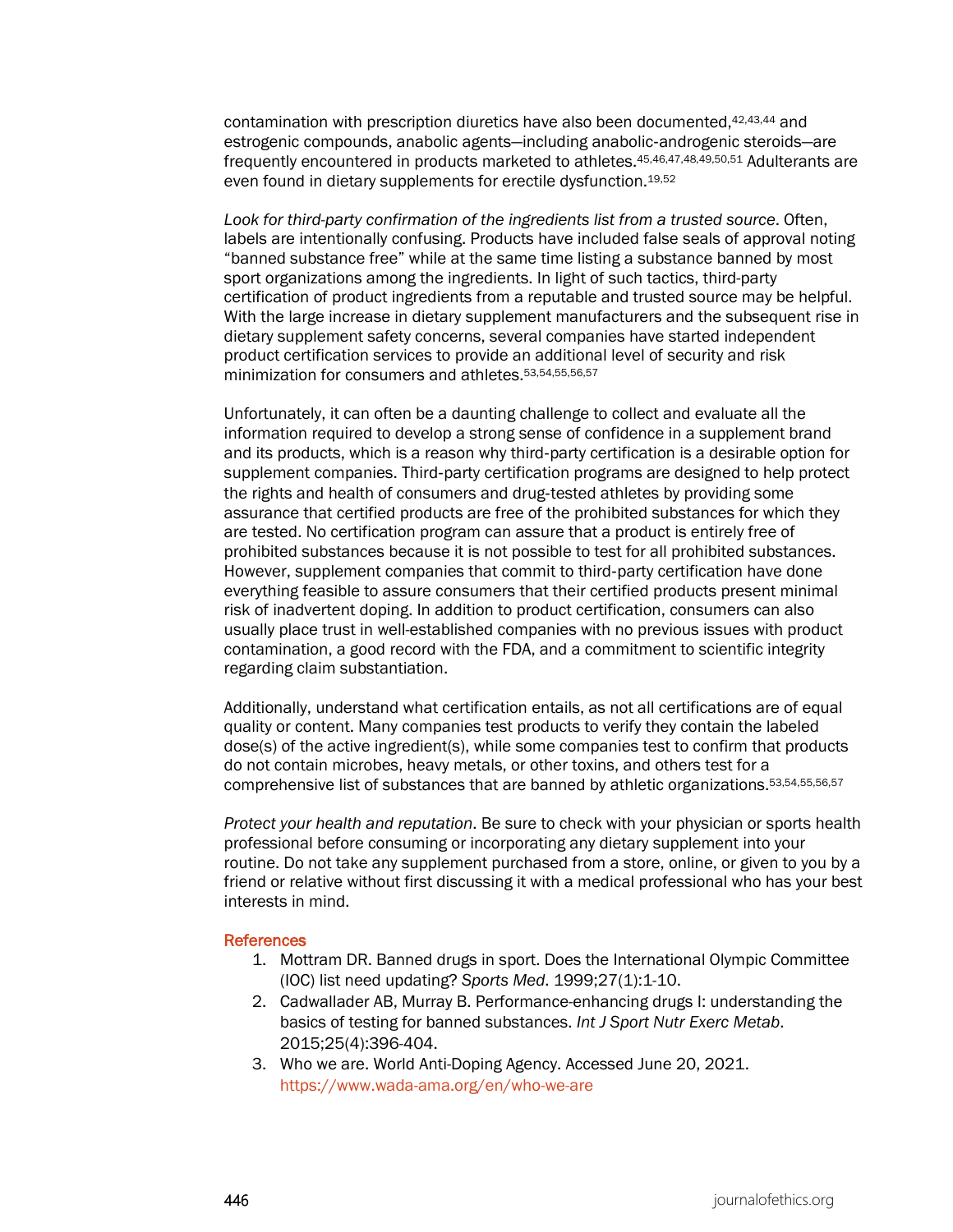- 4. World Anti-Doping Agency. World Anti-Doping code international standard prohibited list. Effective January 1, 2022. Accessed January 25, 2022. [https://www.wada](https://www.wada-ama.org/sites/default/files/resources/files/2022list_final_en.pdf)[ama.org/sites/default/files/resources/files/2022list\\_final\\_en.pdf](https://www.wada-ama.org/sites/default/files/resources/files/2022list_final_en.pdf)
- 5. Frequently asked questions: how does a substance or method make it to the prohibited list? World Anti-Doping Agency. Accessed March 10, 2022.
- <https://www.wada-ama.org/en/prohibited-list#faq-anchor> 6. Outram S, Stewart B. Doping through supplement use: a review of the available empirical data. *Int J Sport Nutr Exerc Metab*. 2015;25(1):54-59.
- 7. Cohen PA, Avula B, Khan IA. Variability in strength of red yeast rice supplements purchased from mainstream retailers. *Eur J Prev Cardiol*. 2017;24(13):1431- 1434.
- 8. Lewis ZT, Shani G, Masarweh CF, et al. Validating bifidobacterial species and subspecies identity in commercial probiotic products. *Pediatr Res*. 2016;79(3):445-452.
- 9. Geller AI, Shehab N, Weidle NJ, et al. Emergency department visits for adverse events related to dietary supplements. *N Engl J Med*. 2015;373(16):1531-1540.
- 10. Cohen PA. The FDA and adulterated supplements—dereliction of duty. *JAMA Netw Open*. 2018;1(6):e183329.
- 11. Cohen PA, Travis JC, Vanhee C, Ohana D, Venhuis BJ. Nine prohibited stimulants found in sports and weight loss supplements: deterenol, phenpromethamine (Vonedrine), oxilofrine, octodrine, beta-methylphenylethylamine (BMPEA), 1,3 dimethylamylamine (1,3-DMAA), 1,4-dimethylamylamine (1,4-DMAA), 1,3 dimethylbutylamine (1,3-DMBA) and higenamine. *Clin Toxicol (Phila)*. 2021;59(11):975-981.
- 12. Magee CD, Witte S, Kwok RM, Deuster PA. Mission compromised? Drug-induced liver injury from prohormone supplements containing anabolic-androgenic steroids in two deployed US service members. *Mil Med*. 2016;181(9):e1169 e1171.
- 13. Cohen PA, Wang YH, Maller G, DeSouza R, Khan IA. Pharmaceutical quantities of yohimbine found in dietary supplements in the USA. *Drug Test Anal*. 2016;8(3- 4):357-369.
- 14. Cohen PA, Travis JC, Keizers PHJ, Boyer FE, Venhuis BJ. The stimulant higenamine in weight loss and sports supplements. *Clin Toxicol (Phila)*. 2019;57(2):125-130.
- 15. Marcus DM. Dietary supplements: what's in a name? What's in the bottle? *Drug Test Anal*. 2016;8(3-4):410-412.
- 16. Or F, Kim Y, Simms J, Austin SB. Taking stock of dietary supplements' harmful effects on children, adolescents, and young adults. *J Adolesc Health*. 2019;65(4):455-461.
- 17. Harel Z, Harel S, Wald R, Mamdani M, Bell CM. The frequency and characteristics of dietary supplement recalls in the United States. *JAMA Intern Med*. 2013;173(10):926-928.
- 18. Judkins C, Prock P. Supplements and inadvertent doping—how big is the risk to athletes. *Med Sport Sci*. 2012;59:143-152.
- 19. Lam YH, Poon WT, Lai CK, Chan AY, Mak TW. Identification of a novel vardenafil analogue in herbal product. *J Pharm Biomed Anal*. 2008;46(4):804-807.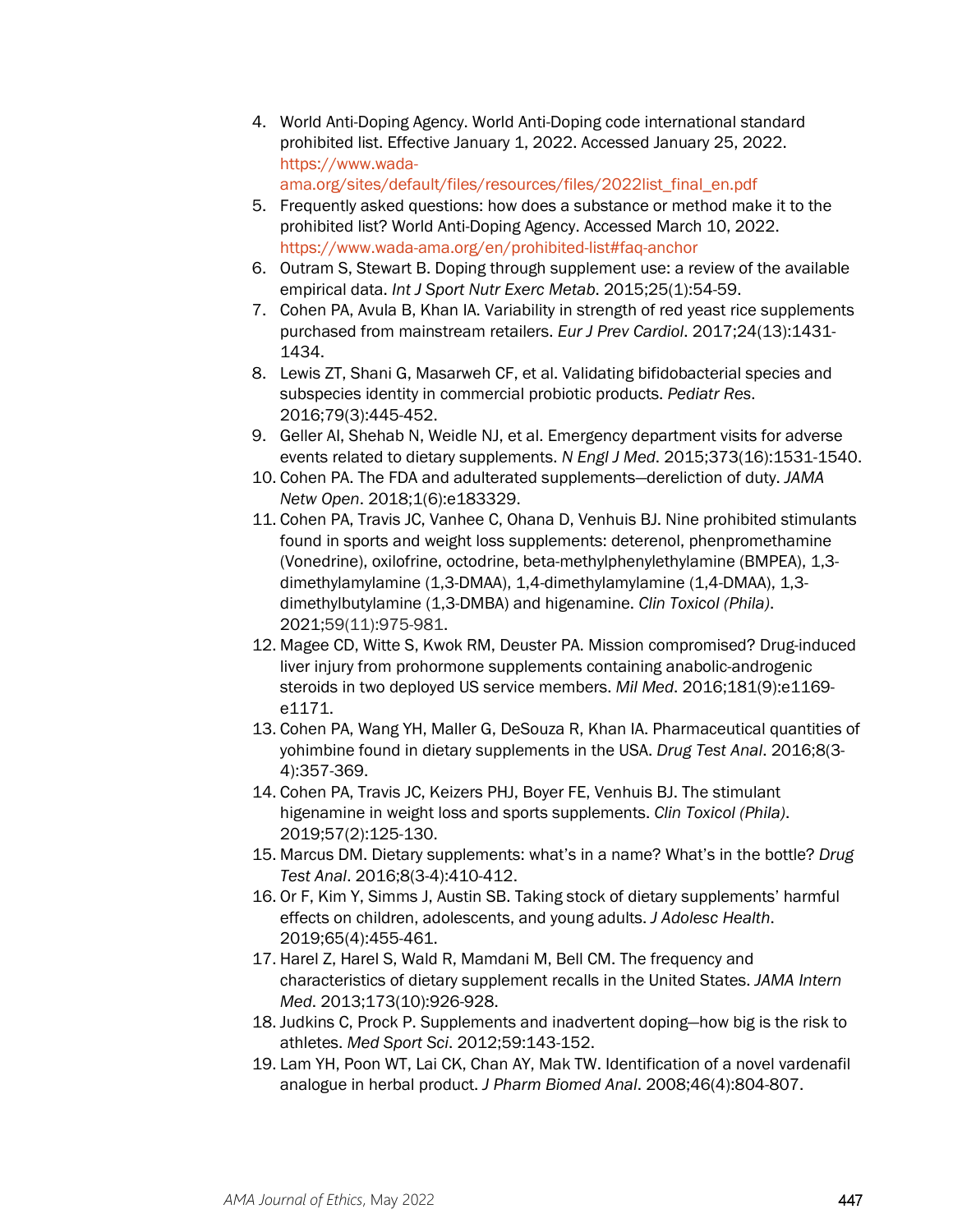- 20. Van der Bijl P. Dietary supplements containing prohibited substances: a review (part 1). *S Afr J Sports Med*. 2014;26(2):2014.
- 21. Van der Bijl P. Dietary supplements containing prohibited substances: a review (part 2). *S Afr J Sports Med*. 2014;26(3):2014.
- 22. Cohen PA, Travis JC, Keizers PHJ, Deuster P, Venhuis BJ. Four experimental stimulants found in sports and weight loss supplements: 2-amino-6 methylheptane (octodrine), 1,4-dimethylamylamine (1,4-DMAA), 1,3 dimethylamylamine (1,3-DMAA) and 1,3-dimethylbutylamine (1,3-DMBA). *Clin Toxicol (Phila)*. 2018;56(6):421-426.
- 23. Cohen PA, Wen A, Gerona R. Prohibited stimulants in dietary supplements after enforcement action by the US Food and Drug Administration. *JAMA Intern Med*. 2018;178(12):1721-1723.
- 24. Abbate V, Kicman AT, Evans-Brown M, et al. Anabolic steroids detected in bodybuilding dietary supplements—a significant risk to public health. *Drug Test Anal*. 2015;7(7):609-18.
- 25. Mazzeo F, Tafuri D, Vascilescu M, Ionescu Anca M. Pharmacologically active substances and dietary supplements used by athletes—the European and Italian regulation. *J Romanian Sports Med Soc*. 2014;10(2):2309-2314.
- 26. Molinero O, Márquez S. Use of nutritional supplements in sports: risks, knowledge, and behavioural-related factors. *Nutr Hosp*. 2009;24(2):128-134.
- 27. Green G. An interview with Dr Gary Green about supplements and doping problems from an NCAA perspective. Interview by Louise Burke. *Int J Sport Nutr Exerc Metab*. 2001;11(3):397-400.
- 28. World Anti-Doping Agency. World Anti-Doping code. 2021. Accessed March 10, 2022. [https://www.wada](https://www.wada-ama.org/sites/default/files/resources/files/2021_wada_code.pdf)
	- [ama.org/sites/default/files/resources/files/2021\\_wada\\_code.pdf](https://www.wada-ama.org/sites/default/files/resources/files/2021_wada_code.pdf)
- 29. van der Merwe PJ, Grobbelaar E. Unintentional doping through the use of contaminated nutritional supplements. *S Afr Med J*. 2005;95(7):510-511.
- 30. Current Good Manufacturing Practice in Manufacturing, Packaging, Labeling, or Holding Operations for Dietary Supplements. 21 CFR §111 (2022).
- 31. Dietary supplements. US Food and Drug Administration. February 18, 2022. Accessed March 10, 2022.<https://www.fda.gov/food/dietary-supplements>
- 32. Label claims for conventional foods and dietary supplements. US Food and Drug Administration. March 7, 2022. Accessed March 10, 2022. [https://www.fda.gov/food/food-labeling-nutrition/label-claims-conventional](https://www.fda.gov/food/food-labeling-nutrition/label-claims-conventional-foods-and-dietary-supplements)[foods-and-dietary-supplements](https://www.fda.gov/food/food-labeling-nutrition/label-claims-conventional-foods-and-dietary-supplements)
- 33. Driven Sports' Craze® wins Bodybuilding.com's New Supplement of the Year Award! PrWeb. October 6, 2012. Accessed June 20, 2020. <https://www.prweb.com/releases/2012/10/prweb9985788.htm>
- 34. Cohen PA, Travis JC, Venhuis BJ. A methamphetamine analog (N,alpha-diethylphenylethylamine) identified in a mainstream dietary supplement. *Drug Test Anal*. 2014;6(7-8):805-807.
- 35. Reilly CA, Crouch DJ. Analysis of the nutritional supplement 1AD, its metabolites, and related endogenous hormones in biological matrices using liquid chromatography-tandem mass spectrometry. *J Anal Toxicol*. 2004;28(1):1-10.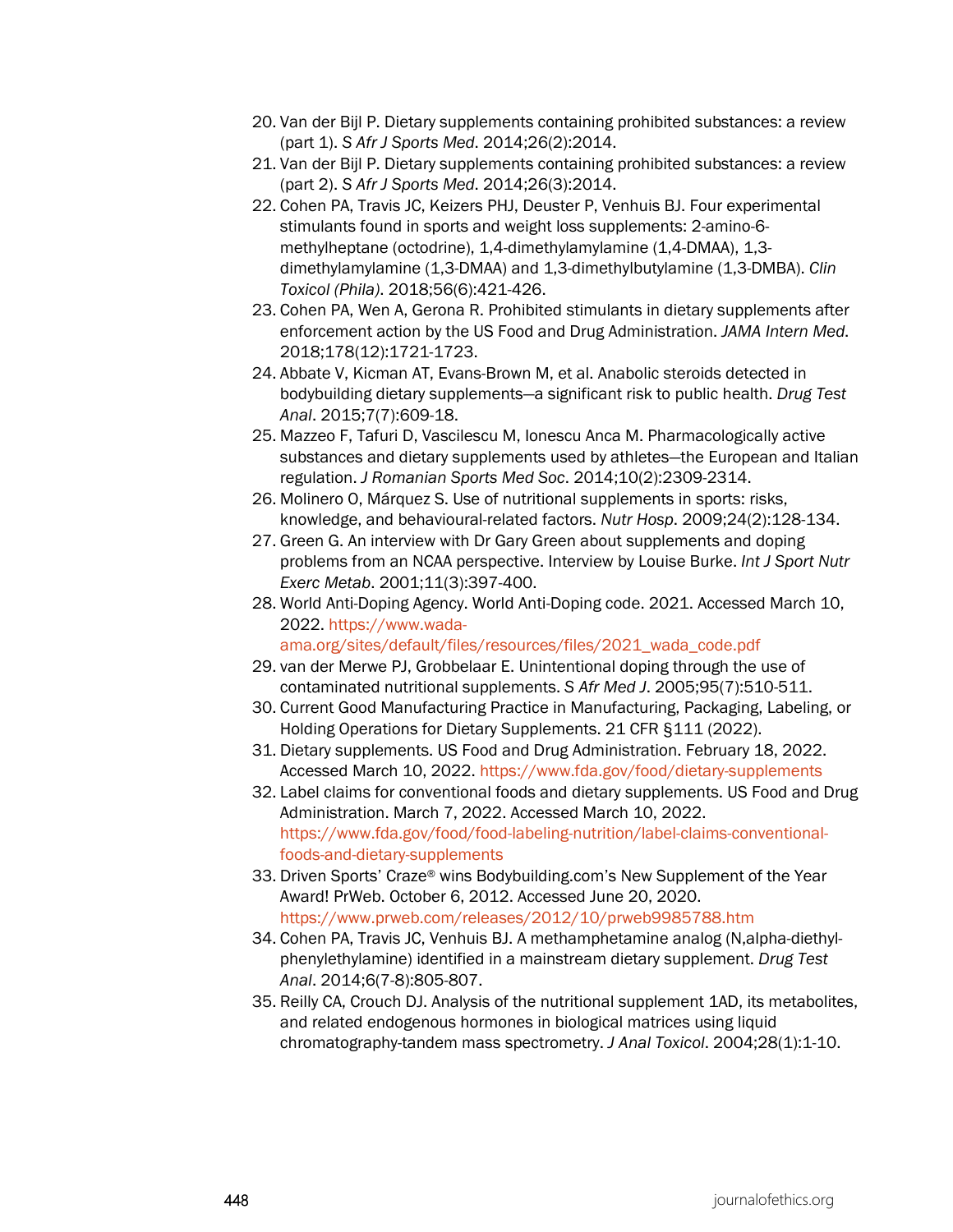- 36. Claire Squires inquest: DMAA was factor in marathon runner's death. *BBC News*. January 30, 2013. Accessed June 20, 2021. [https://www.bbc.com/news/uk](https://www.bbc.com/news/uk-england-london-21262717)[england-london-21262717](https://www.bbc.com/news/uk-england-london-21262717)
- 37. Salinger L, Daniels B, Sangalli B, Bayer M. Recreational use of a body-building supplement resulting in severe cardiotoxicity. *Clin Toxicol*. 2011;49(6):573-574.
- 38. Venhuis B, Keizers P, van Riel A, de Kaste D. A cocktail of synthetic stimulants found in a dietary supplement associated with serious adverse events. *Drug Test Anal*. 2014;6(6):578-581.
- 39. Foley S, Butlin E, Shields W, Lacey B. Experience with OxyELITE Pro and acute liver injury in active duty service members. *Dig Dis Sci*. 2014;59(12):3117- 3121.
- 40. Monakhova YB, Ilse M, Hengen J, et al. Rapid assessment of the illegal presence of 1,3-dimethylamylamine (DMAA) in sports nutrition and dietary supplements using 1H NMR spectroscopy. *Drug Test Anal*. 2014;6(9):944-948.
- 41. Cohen PA, Travis JC, Venhuis BJ. A synthetic stimulant never tested in humans, 1,3-dimethylbutylamine (DMBA), is identified in multiple dietary supplements. *Drug Test Anal*. 2015;7(1):83-87.
- 42. Hoggan AM, Shelby MK, Crouch DJ, Borges CR, Slawson MH. Detection of bumetanide in an over-the-counter dietary supplement. *J Anal Toxicol*. 2007;31(9):601-604.
- 43. Cadwallader AB, Shelby MK, Stapleton EM, McCord L, Black DL. Dietary supplement tests positive for prescription diuretic. *ToxTalk*. 2013;37(4):8-10.
- 44. Cadwallader AB, de la Torre X, Tieri A, Botrè F. The abuse of diuretics as performance-enhancing drugs and masking agents in sport doping: pharmacology, toxicology and analysis. *Br J Pharmacol*. 2010;161(1):1-16.
- 45. Geyer H, Parr MK, Koehler K, Mareck U, Schänzer W, Thevis M. Nutritional supplements cross-contaminated and faked with doping substances. *J Mass Spectrom*. 2008;43(7):892-902.
- 46. Cho SH, Park HJ, Lee JH, et al. Monitoring of 35 illegally added steroid compounds in foods and dietary supplements. *Food Addit Contam Part A Chem Anal Control Expo Risk Assess*. 2014;31(9):1470-1475.
- 47. Geyer H, Bredehoft M, Mareck U, Parr MK, Reinhart U, Schanzer W. Oxandrolone and high doses of metandienone found in nutritional supplements. *Recent Adv Doping Anal*. 2003;11:77-84.
- 48. Geyer H, Parr MK, Mareck U, Reinhart U, Schrader Y, Schänzer W. Analysis of non-hormonal nutritional supplements for anabolic-androgenic steroids—results of an international study. *Int J Sports Med*. 2004;25(2):124-129.
- 49. Parr MK, Geyer H, Hoffmann B, Köhler K, Mareck U, Schänzer W. High amounts of 17-methylated anabolic-androgenic steroids in effervescent tablets on the dietary supplement market. *Biomed Chromatogr*. 2007;21(2):164-168.
- 50. Parr MK, Gütschow M, Daniels J, Opfermann G, Thevis M, Schänzer W. Identification of steroid isoxazole isomers marketed as designer supplement. *Steroids*. 2009;74(3):322-328.
- 51. Rahnema CD, Crosnoe LE, Kim ED. Designer steroids—over-the-counter supplements and their androgenic component: review of an increasing problem. *Andrology*. 2015;3(2):150-155.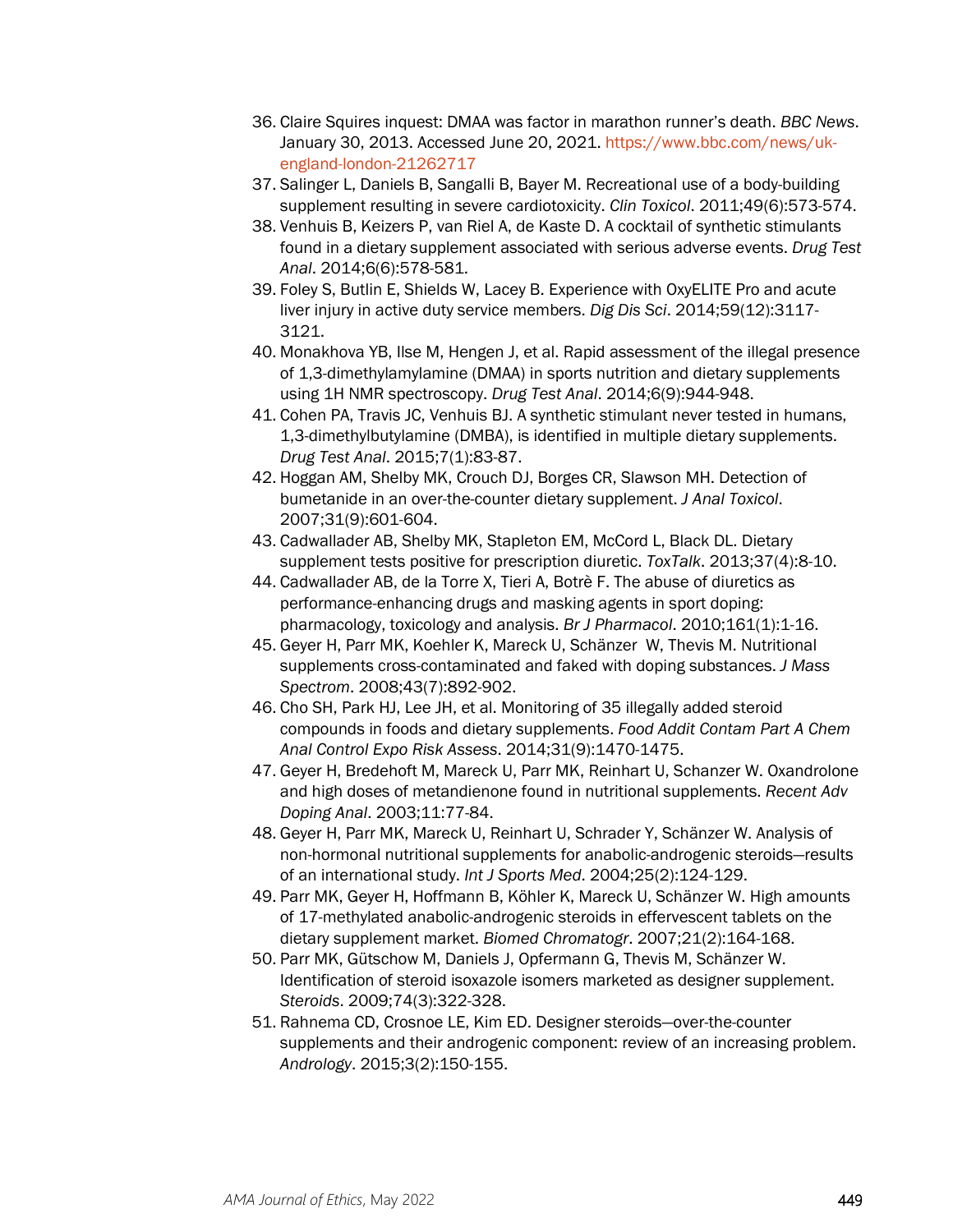- 52. Tagami T, Aoyama A, Takeda A, et al. Simultaneous identification of 18 illegal adulterants in dietary supplements by using high-performance liquid chromatography-mass spectrometry. *Shokuhin Eiseigaku Zasshi*. 2014;55(1):34-40.
- 53. Manson JE, Bassuk SS. Vitamin and mineral supplements: what clinicians need to know. *JAMA*. 2018;319(9):859-860.
- 54. ConsumerLab.com®. Accessed March 5, 2020.<https://www.consumerlab.com/>
- 55. USP verified dietary supplements. USP (United States Pharmacopeia). Accessed March 5, 2020. [https://www.quality-supplements.org/verified](https://www.quality-supplements.org/verified-products?fireglass_rsn=true#fireglass_params&tabid=ac62888d17482230&application_server_address=isolation1-us-east-1.wss.prod.fire.glass&popup=true&is_right_side_popup=false&start_with_session_counter=1)[products?fireglass\\_rsn=true#fireglass\\_params&tabid=ac62888d17482230&ap](https://www.quality-supplements.org/verified-products?fireglass_rsn=true#fireglass_params&tabid=ac62888d17482230&application_server_address=isolation1-us-east-1.wss.prod.fire.glass&popup=true&is_right_side_popup=false&start_with_session_counter=1) [plication\\_server\\_address=isolation1-us-east-](https://www.quality-supplements.org/verified-products?fireglass_rsn=true#fireglass_params&tabid=ac62888d17482230&application_server_address=isolation1-us-east-1.wss.prod.fire.glass&popup=true&is_right_side_popup=false&start_with_session_counter=1)[1.wss.prod.fire.glass&popup=true&is\\_right\\_side\\_popup=false&start\\_with\\_sessi](https://www.quality-supplements.org/verified-products?fireglass_rsn=true#fireglass_params&tabid=ac62888d17482230&application_server_address=isolation1-us-east-1.wss.prod.fire.glass&popup=true&is_right_side_popup=false&start_with_session_counter=1) [on\\_counter=1](https://www.quality-supplements.org/verified-products?fireglass_rsn=true#fireglass_params&tabid=ac62888d17482230&application_server_address=isolation1-us-east-1.wss.prod.fire.glass&popup=true&is_right_side_popup=false&start_with_session_counter=1)
- 56. Certified products search. NSF International Certified for Sport®. Accessed March 5, 2020. [https://www.nsfsport.com/certified](https://www.nsfsport.com/certified-products/?fireglass_rsn=true#fireglass_params&tabid=a8eedd9075ff3414&application_server_address=isolation1-us-east-1.wss.prod.fire.glass&popup=true&is_right_side_popup=false&start_with_session_counter=1)[products/?fireglass\\_rsn=true#fireglass\\_params&tabid=a8eedd9075ff3414&ap](https://www.nsfsport.com/certified-products/?fireglass_rsn=true#fireglass_params&tabid=a8eedd9075ff3414&application_server_address=isolation1-us-east-1.wss.prod.fire.glass&popup=true&is_right_side_popup=false&start_with_session_counter=1) [plication\\_server\\_address=isolation1-us-east-](https://www.nsfsport.com/certified-products/?fireglass_rsn=true#fireglass_params&tabid=a8eedd9075ff3414&application_server_address=isolation1-us-east-1.wss.prod.fire.glass&popup=true&is_right_side_popup=false&start_with_session_counter=1)[1.wss.prod.fire.glass&popup=true&is\\_right\\_side\\_popup=false&start\\_with\\_sessi](https://www.nsfsport.com/certified-products/?fireglass_rsn=true#fireglass_params&tabid=a8eedd9075ff3414&application_server_address=isolation1-us-east-1.wss.prod.fire.glass&popup=true&is_right_side_popup=false&start_with_session_counter=1) [on\\_counter=1](https://www.nsfsport.com/certified-products/?fireglass_rsn=true#fireglass_params&tabid=a8eedd9075ff3414&application_server_address=isolation1-us-east-1.wss.prod.fire.glass&popup=true&is_right_side_popup=false&start_with_session_counter=1)
- 57. Dietary supplement testing and compliance services. UL. Accessed March 5, 2020.<https://crs.ul.com/en/industries/dietary-supplements/>

Amy B. Cadwallader, PhD is the director of regulatory and public policy development for the US Pharmacopoeia. Previously, she was the director of science and drug policy at the American Medical Association (AMA) and assistant secretary to the AMA Council on Science and Public Health. She has also worked at the World Anti-Doping Agencyaccredited Laboratorio Antidoping FMSI in Rome and served as an adjunct faculty member at John Cabot University and as a senior scientist and dietary supplement expert at Aegis Sciences Corporation. Dr Cadwallader received a PhD in pharmacology and analytical toxicology from the University of Utah, an MS in biology/forensic science from Virginia Commonwealth University, and a BS in chemistry and in biochemistry and molecular biology from Dickinson College.